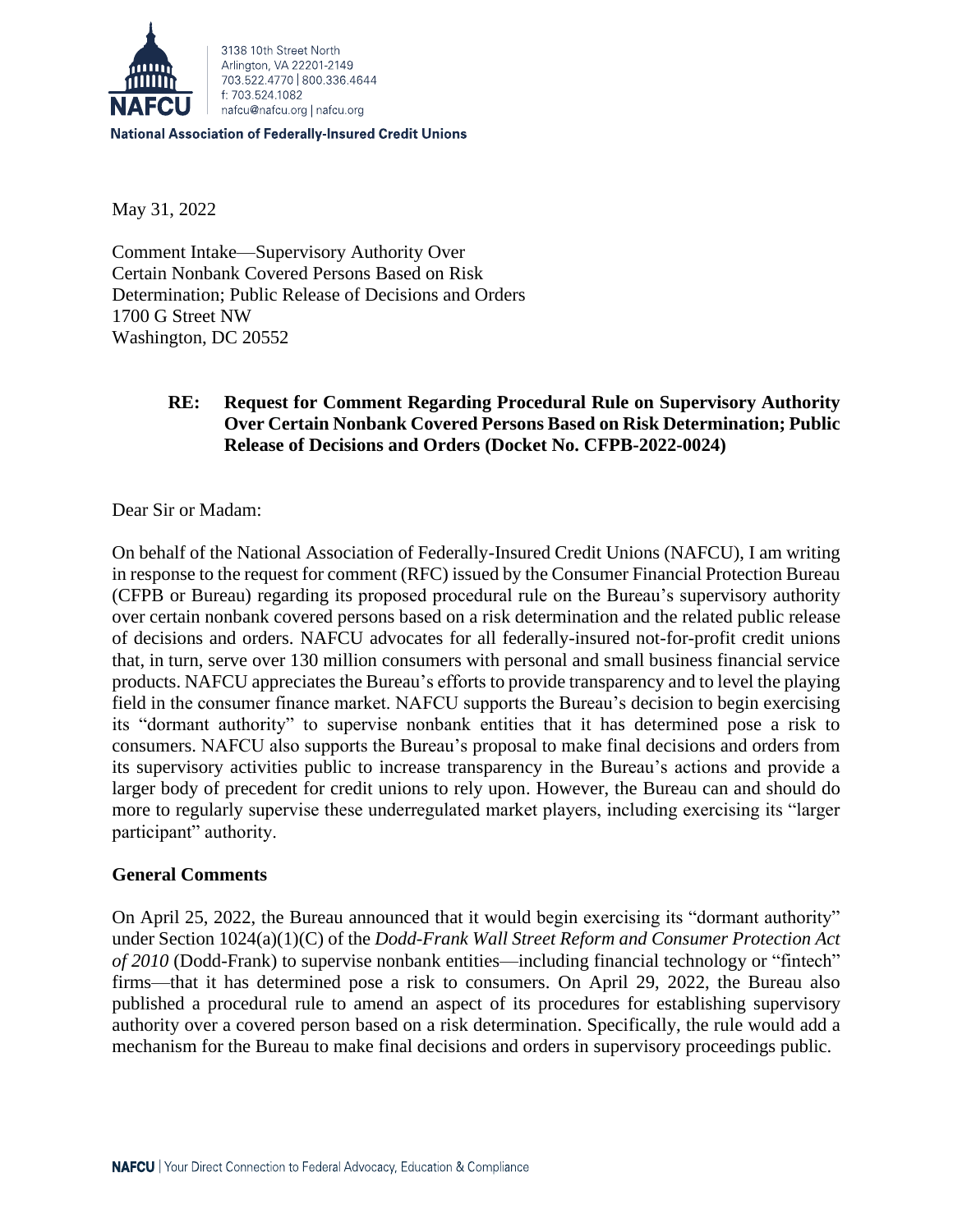Consumer Financial Protection Bureau May 31, 2022 Page 2 of 6

Although the supervisory authority under Section  $1024(a)(1)(C)$  and the proposed procedural rule would have broad applicability to nonbank covered persons, the majority of nonbank persons engaged in the provision of consumer financial products and services could accurately be categorized as fintech companies, that is, non-chartered, nonbank institutions that reach consumers through digital channels. For many years, credit unions have partnered with fintech companies to improve operations, deliver new products and services, and enhance member experiences. NAFCU advocates for a regulatory environment that promotes competition and responsible innovation; however, the risk of regulatory arbitrage remains a concern as fintech companies continue to operate on the periphery of traditional supervisory domains.

In order to exist outside the purview of a prudential regulator, and thereby avoid the costs associated with regulatory supervision, many fintechs choose to specialize and offer a limited selection of specific products rather than the full suite of financial services. Although increasingly tech savvy young consumers may prefer this "a la carte" style banking, with a different financial institution for each financial product, this situation could result in one consumer with multiple banking relationships with multiple companies, such that only the core deposit relationship is subject to regular supervision and examination for safety and soundness. Disaggregation of payments, lending, and deposit-taking activities without a corresponding update to the Bureau's supervisory framework for nonbank fintechs could expose consumers to greater risk by making it more difficult to prevent violations of consumer financial law before they occur. Furthermore, financial companies outside the Bureau's supervisory jurisdiction may not feel the same obligation as covered persons to invest in high-touch compliance programs. NAFCU has observed, for example, that members prefer contacting their credit union when they have problems with third party payment services, such as an unauthorized peer-to-peer (P2P) transfer, despite the credit union having minimal connection to the underlying transaction on the third party's platform.

# **Risks of Fintechs**

The rapid evolution of fintechs and their bias for experimentation has presented credit unions and their members with numerous opportunities for innovation as well as significant areas of concern. To remain competitive and relevant in today's financial marketplace, many credit unions are considering whether to invest in new technologies or partner with fintech companies. At the same time, credit unions must grapple with the reality that fintechs, as nonbanks, may have structural advantages, in essence benefiting from reduced regulatory burden that corresponds with a lack of federal safety and soundness standards. In announcing its intention to exercise its dormant authority over nonbank entities, and in publishing the amended rule to make final decisions and orders public, the Bureau is taking a first step in the right direction. In order to truly address and mitigate the risks posed by fintechs, the Bureau must go further and exercise its "larger participant" authority over these entities as well.

The growth of fintech market share and the adoption of fintech products and services by consumers has been explosive. In 2019, 64 percent of consumers worldwide had used one or more fintech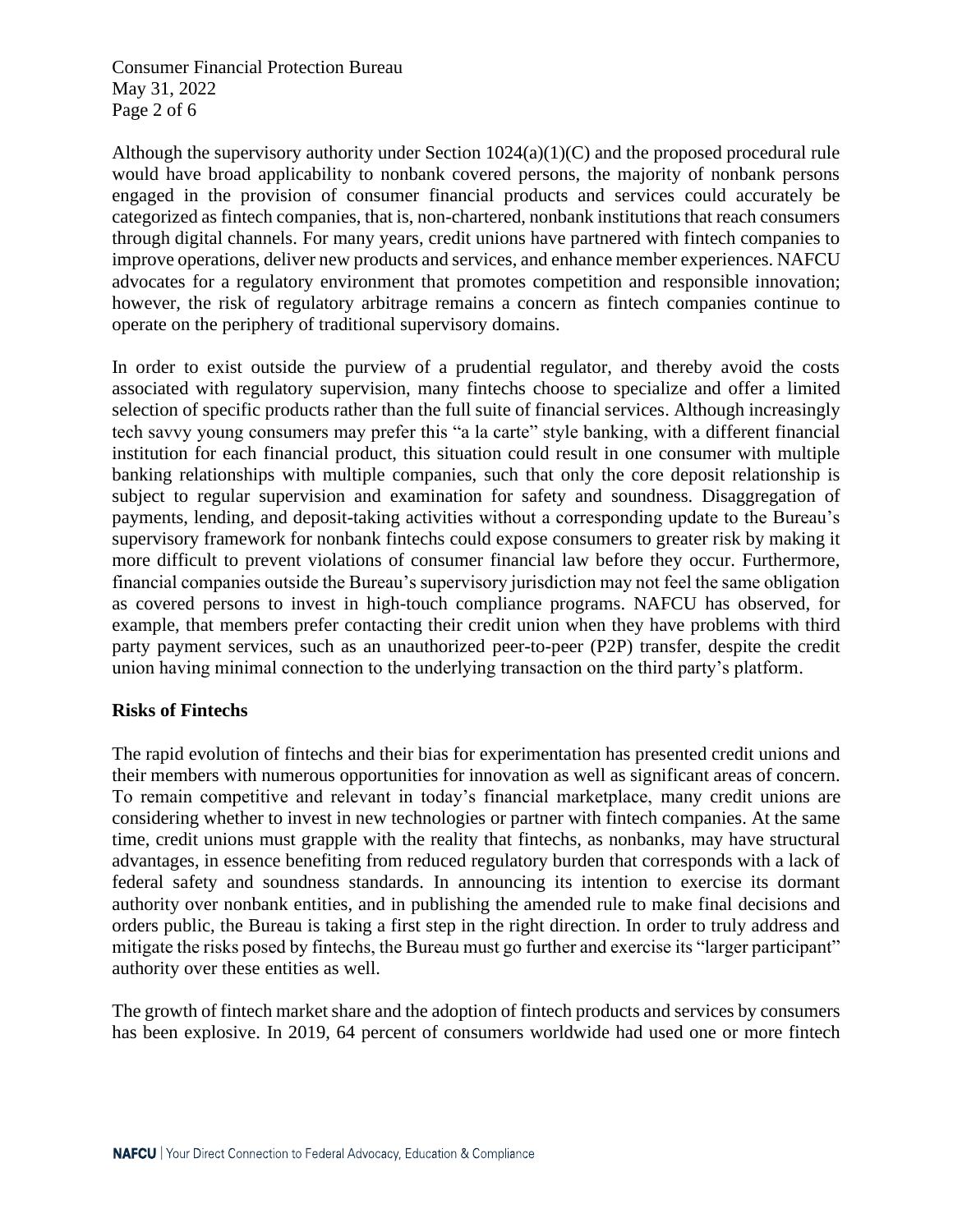Consumer Financial Protection Bureau May 31, 2022 Page 3 of 6

platforms, up from 33 percent in 2017.<sup>1</sup> In terms of lending, nearly half of all personal loans in the U.S. are originated by fintechs, up from 22 percent in 2015, as estimated by the Consumer Bankers Association. The five leading providers of buy-now-pay-later (BNPL) installment loans, the subject of a recent Bureau inquiry, are all fintechs. Use of fintechs by consumers is even more prevalent for payments, with 71 percent of consumers indicating that they leverage the services of fintech companies such as PayPal or Venmo for payments.<sup>2</sup> Without question, fintechs have become major players in the consumer finance market and could easily be categorized as "larger participants."

NAFCU encourages all relevant regulators to ensure that when fintechs compete with traditional financial institutions, they do so on a level playing field where smart regulations and consumer protections apply to all actors in the consumer marketplace. Regulations and laws have evolved in a piecemeal fashion as both traditional and non-traditional financial institutions transition to a world of faster payments, alternative data, and machine learning. While most fintech products and services already fit within the existing scope of federal consumer financial law, which addresses the core banking activities of lending, payments, and deposit-taking, significant supervisory gaps exist that fail to address certain fintech business models—particularly those that raise consumer compliance risks. Nonbank lenders are not subject to the same safety and soundness regulations as banks and credit unions. This disparity poses serious, systemic risks given the growing market share that these firms represent and could have carry-on effects that impact consumers directly. For example, some consumers have recently been harmed by the collapse of the Terra stablecoin and its Luna token and have been forced to rely on the prudence of cryptocurrency exchanges to delist the stablecoin and protect them from further losses.<sup>3</sup>

In the lending space, fintechs, displaying their capacity to adapt, have begun to offer financial products and services such as BNPL that fall outside the scope of some consumer protection laws. The failure of the firms offering these products to adhere to consumer protection laws and traditional financial institution norms raises concerns over data protection, lack of disclosures, and dispute resolution protections as well as late fees and policies that expose consumers to greater risk of financial harm. More specifically, the absence of standardized disclosures in BNPL fintech lending combined with misleading marketing creates concerning potential for hidden fees and expenses. Firms that offer these types of products would seem to be engaging in the exact type of conduct that poses risks to consumers described in Section 1024(a)(1)(C) and could benefit from supervision.

Concerns regarding data security and the accessibility of consumer financial data also warrant increased scrutiny. For example, many fintechs collect vast amounts of consumer data but are not subject to cybersecurity examinations in the same way that credit unions or other financial institutions are under the *Gramm–Leach–Bliley Act* (GLBA) and Regulation P. Consumer data

<sup>2</sup> *See* MX Technologies, "COVID-19's Impact on the Fintech Landscape" *available at* 

<sup>1</sup> *See* Ernst & Young, "Global FinTech Adoption Index 2019" *available at* https://assets.ey.com/content/dam/eysites/ey-com/en\_gl/topics/banking-and-capital-markets/ey-global-fintech-adoption-index.pdf.

https://www.mx.com/infographics/fintech-landscape-amid-covid-19/.

<sup>3</sup> *See* Wall Street Journal, "Luna Wasn't on Terra Firma" *available at* https://www.wsj.com/articles/this-stablecoinwasnt-on-terra-firma-11652373663?mod=business\_minor\_pos12.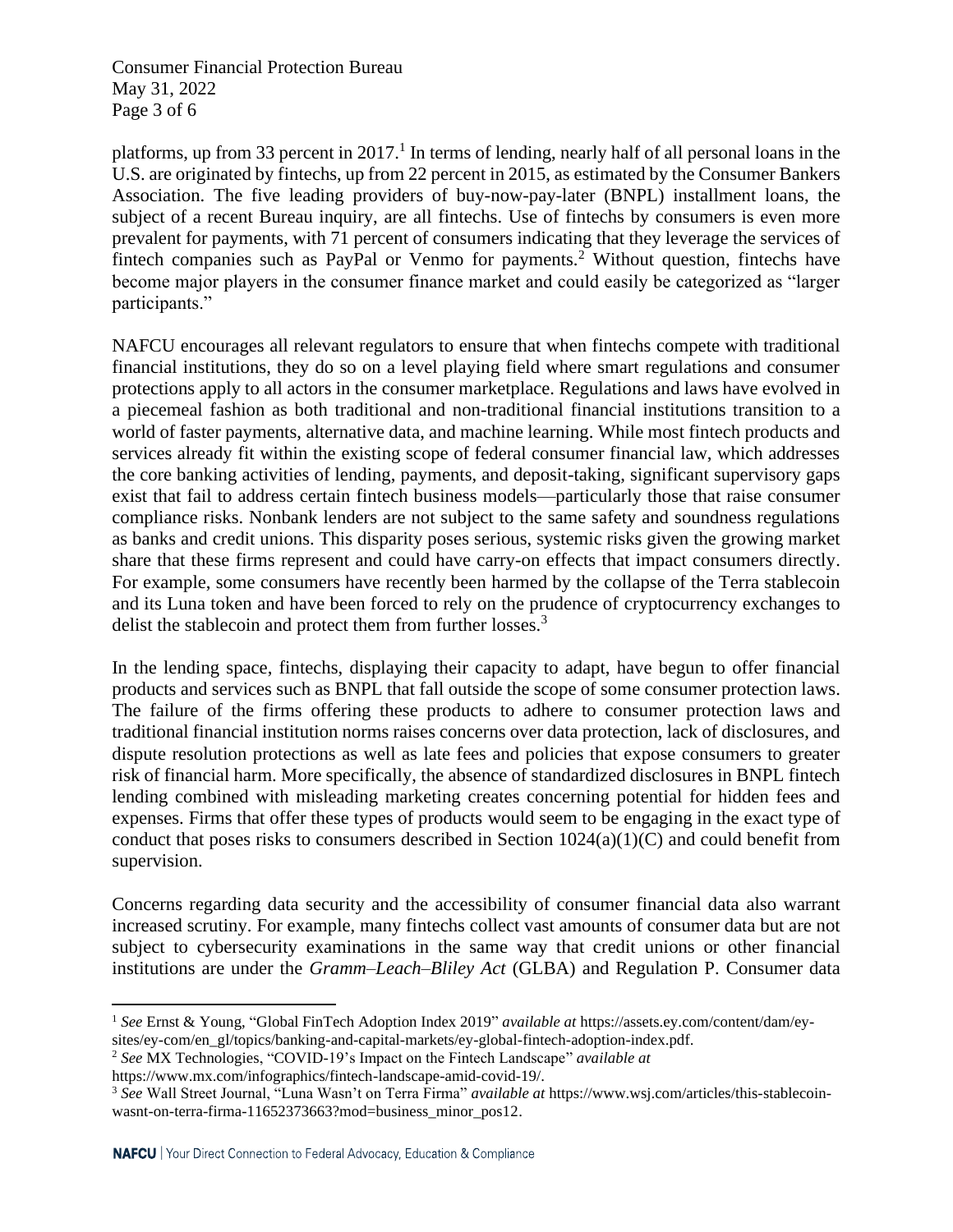Consumer Financial Protection Bureau May 31, 2022 Page 4 of 6

collected by these companies may go far beyond Social Security numbers or transactional information—it might also contain behavioral indicators that could greatly magnify the risk of social engineering attacks on individual consumers.

In the context of payments and Regulation E error resolution, NAFCU has advocated for more equitable mechanisms for allocating error resolution duties between traditional financial institutions such as credit unions and fintech payment providers. Specifically, NAFCU has urged the Bureau to clarify that in certain instances the P2P provider bears primary responsibility for investigating alleged payment errors. In situations where it is difficult for a financial institution to reasonably determine what funds were used in the unauthorized P2P transaction, the P2P provider will be in a better position to investigate and resolve the error. Consumers would benefit from such a clarification in instances when P2P providers are able to resolve disputes more accurately and with greater efficiency because they possess all of the relevant information for analyzing transactions on their own platform. As the ubiquity of P2P payments among consumers increases, so too do the risks associated with these products, and the Bureau should strongly consider exercising its "larger participant" authority over P2P payment providers to ensure adequate consumer protections and equitable allocation of error resolution responsibilities.

For traditional financial institutions such as credit unions, these risks are particularly troubling and have a real-world impact for credit unions that must deal with the fallout from their members being harmed by the insufficient regulatory framework for fintechs. The Bureau's exercise of its supervisory authority over fintechs that pose risks to consumers is a first step toward closing supervisory gaps and establishing a level playing field in the consumer finance market.

# **Benefits of Transparency**

The exception to the confidentiality of final decisions and orders that would be created by Section 1091.115(c)(2) would also represent a beneficial movement toward transparency in the supervision of nonbank entities. This benefit would extend to all financial institutions by providing them with more clear examples of the types of acts and practices that pose risks to consumers. These disclosures would also benefit consumers by making supervisory decisions publicly available, therefore providing consumers with more information on which to base their choice as they shop for financial products and services.

As credit unions and other traditional financial institutions evolve with the times and begin to offer new products and services, the disclosure of decisions and orders from nonbank supervision would help to guide credit unions in the decision to adopt new models or enter new spaces. For example, the use of alternative data has attracted scrutiny as potentially problematic. The use of nontraditional indicators of borrower creditworthiness offers an avenue for improving access to credit for credit invisible consumers, and credit unions value opportunities to help their members build their credit and obtain the financial assistance they need. However, without further clarity, the use of such data may present fair lending risks. Similarly, the proliferation of BNPL, while attractive to consumers and financial institutions alike, can present risks of financial harm to consumers and may conflict with consumer protections laws and regulations.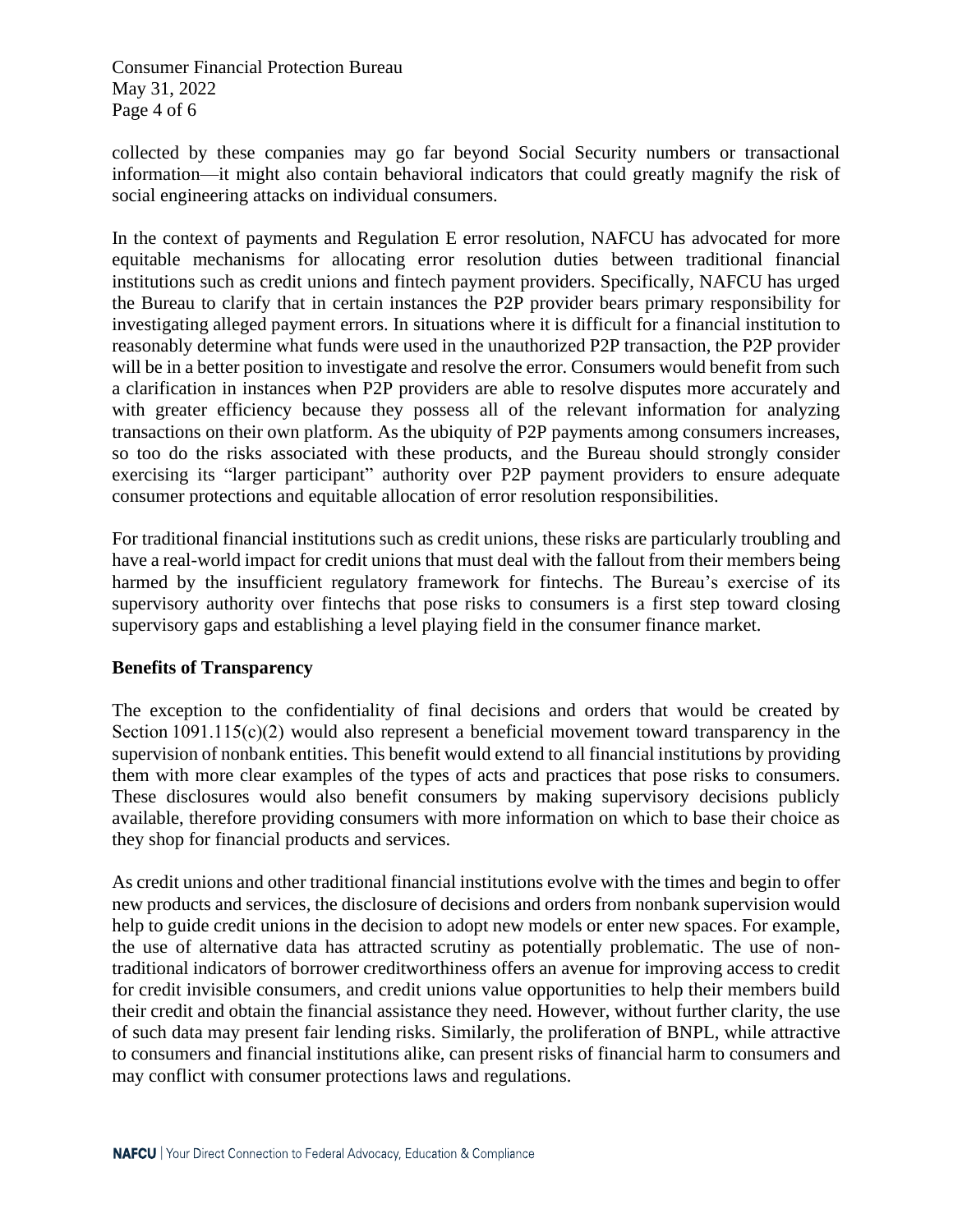Consumer Financial Protection Bureau May 31, 2022 Page 5 of 6

As discussed in NAFCU's March 25, 2022, comment letter, BNPL, as offered in the pay-in-4 model, is a prime example of the type of financial product or service that is tailored to avoid application of certain federal and state laws. In the case of BNPL, credit that is repayable in more than four installments or includes a finance charge is subject to the federal *Truth in Lending Act*'s rules on consumer lending terms and disclosures found in Regulation Z. By offering BNPL in a pay-in-4 model, BNPL providers sidestep these rules and, as a result, disadvantage consumers using the products. Troublingly, in instances of regulatory or supervisory avoidance such as this, consumers are unlikely to be aware of the absence of these protections and will view these products or others as an equally safe alternative to traditional financial products and services.

Additionally, the formal rulemaking process used by federal financial regulators often lags behind the pace of technological evolution in the financial sector. As a result, the Bureau's approach to fintechs may exhibit the limitations of reactionary policy, failing to account for new products and services such as decentralized finance platforms offering products that evade easy regulatory classification. <sup>4</sup> The steady, consistent accumulation of a supervisory data covering the activities of nonbank entities through regular examination would better inform the market and better protect consumers.

Although confidentiality is important to the supervisory process, NAFCU believes that the *Freedom of Information Act* (FOIA) exemptions discussed by the Bureau would provide adequate protection for sensitive information reflected in final decisions and orders. Specifically, Exemption 4, which applies to "trade secrets and commercial or financial information obtained from a person and privileged or confidential," and Exemption 6, which applies to "personnel and medical files and similar files the disclosure of which would constitute a clearly unwarranted invasion of personal privacy," could reasonably apply to a wide variety of sensitive consumer information and would give nonbank entities that are subject to supervision ample means by which to limit the contents of a public supervisory order.

# **Conclusion**

NAFCU appreciates the opportunity to provide comments on this RFC. NAFCU supports the Bureau's decision to exercise its authority over nonbank entities, to conduct examinations of fintech companies, and "to hold nonbanks to the same standards that banks are held to."<sup>5</sup> NAFCU also supports the proposed procedural rule that authorizes the Bureau to publish its decisions about whether certain nonbank entities present such a risk. Finally, as fintech proliferation in the consumer finance market continues, the Bureau should exercise its "larger participant" authority over entities such as P2P payment providers and certain fintech lenders. If we can answer any

<sup>4</sup> *See* President's Working Group Report on Stablecoins (November 2021) ("Despite some asserted distinctions from more traditional or centralized financial products, services, and activities, DeFi arrangements often offer the same or similar products, services, and activities, and raise similar investor and consumer protection, market integrity, and policy concerns.").

<sup>&</sup>lt;sup>5</sup> See Consumer Financial Protection Bureau," CFPB Invokes Dormant Authority to Examine Nonbank Companies Posing Risks to Consumers" *available at* https://www.consumerfinance.gov/about-us/newsroom/cfpb-invokesdormant-authority-to-examine-nonbank-companies-posing-risks-to-consumers/.